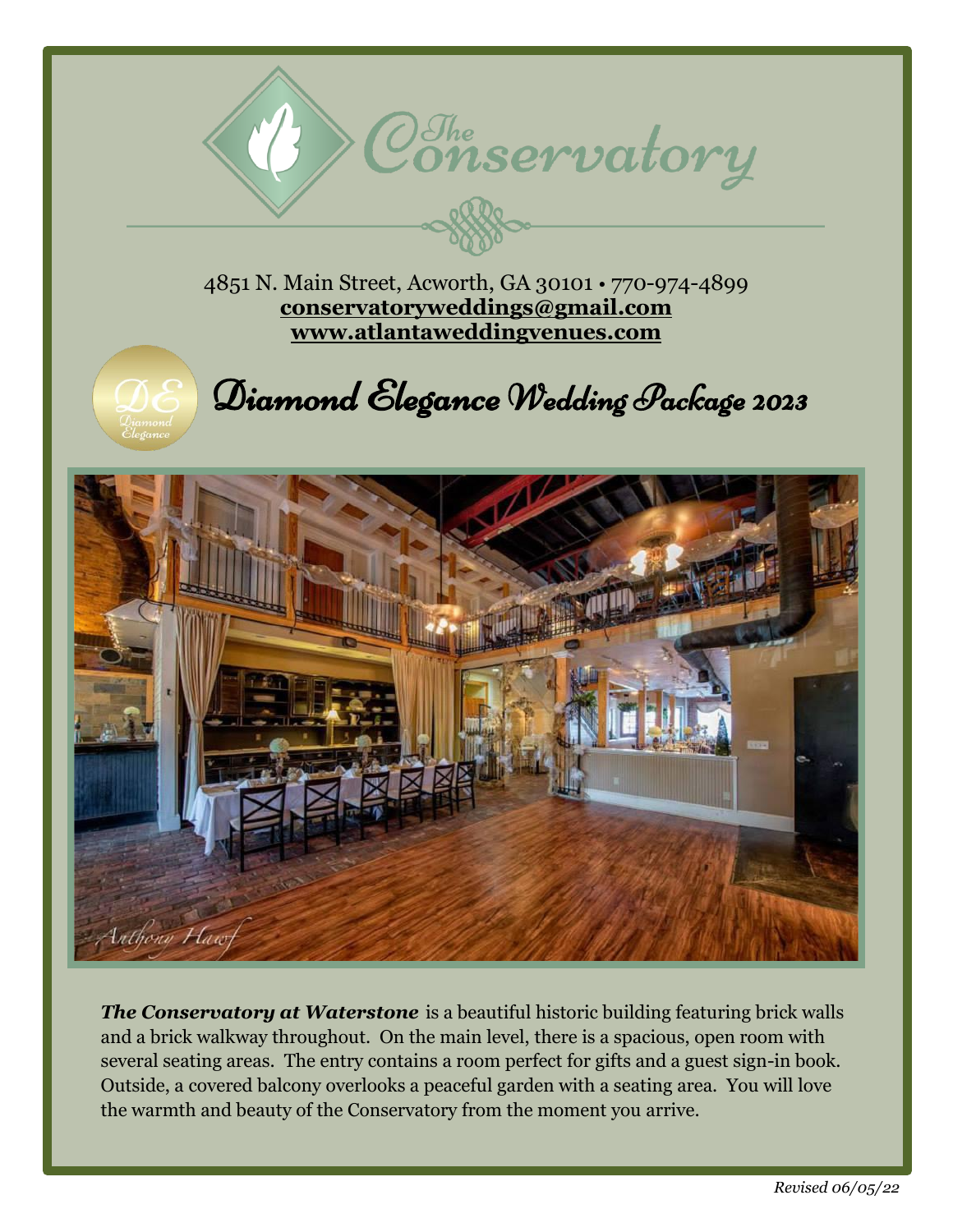## **Diamond Elegance Wedding Package 2023**

This package includes catering. The food is buffet style and you choose your buffet menu. A plated dinner option is available for an additional charge per guest. The menu options are on the following pages.

# Full package includes:

## Use of the Entire Facility

- Wedding Ceremony in outdoor garden or inside facility
- Use of the entire facility for four hours (plus two hour to get ready for a total of 6 hours). Additional time to get ready can be added.
- Wedding ceremony rehearsal at scheduled time

### Food and Beverage

- Appetizer and cocktail period (after ceremony)
- Full dinner buffet
- Tasting for up to 2 people to choose menu (May have additional tasters for a cost of  $$10/guest)$
- All non-alcoholic beverages
- Champagne toast

### Services

- Wedding Planning Services Three 1-Hour meetings included in package
- "Day of" coordinator (including ceremony rehearsal the day before)
- Flowers for wedding and reception (\$400 allowance)
- Wedding cake (to serve number of guests) Cake tasting with Confection Perfection
- Cake cutting ceremony
- Send off ceremony

### Amenities

- Use of plates, silverware, and stemmed glassware for non-alcoholic beverages
- White linen tablecloths and linen napkins in choice of colors
- Attendants in black and white tuxedo uniforms
- **Private changing room and suites for both the bride and groom**
- Parking is available behind the building as well as out front. New Pedestrian Bridge allows access to parking on other side of railroad tracks.

Fees

- Set-up and cleaning fee included
- Gratuity and taxes included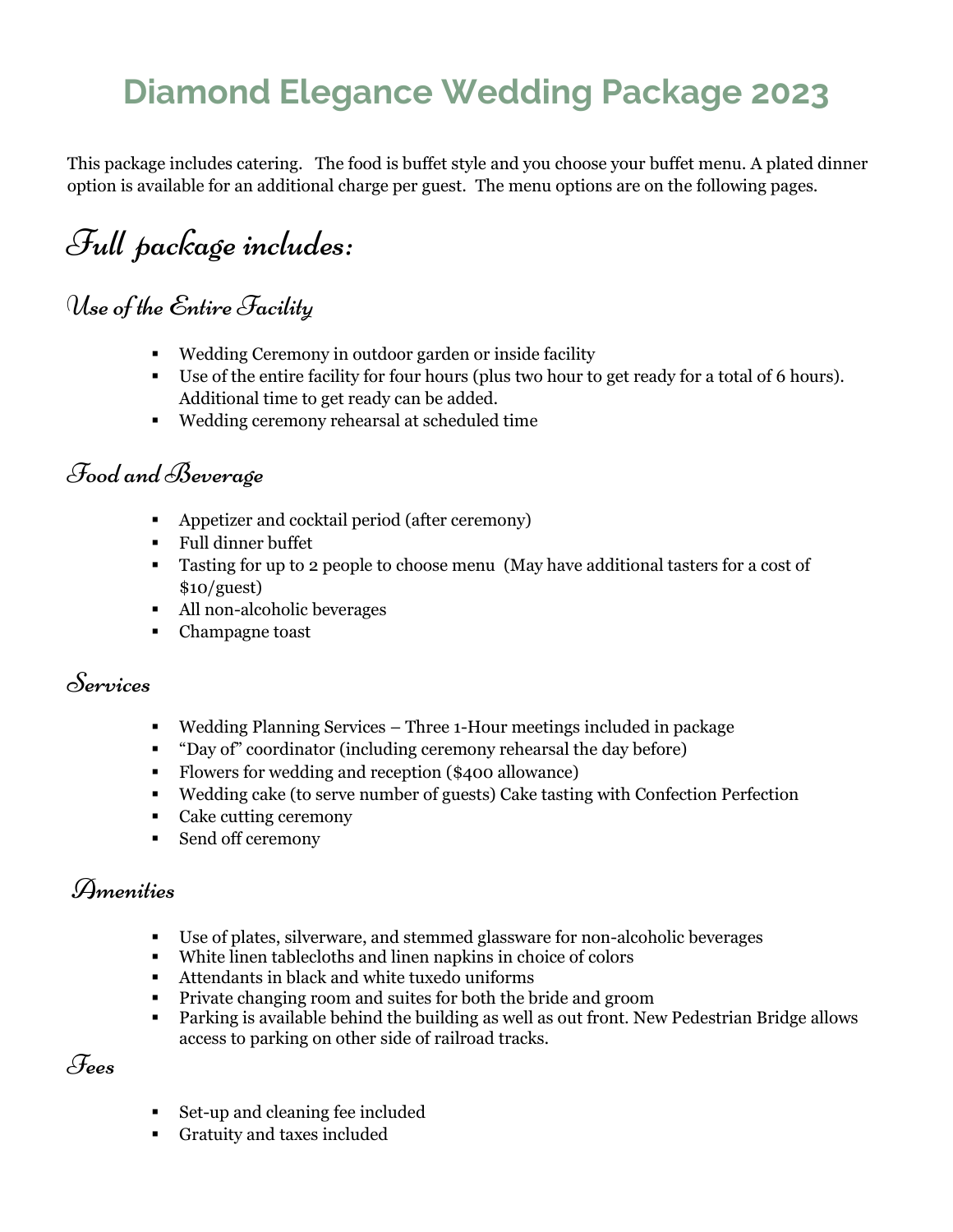# **Menu Options**

We offer a variety of food items in each category. Please choose items from each category to build a menu that fits your preferences.

## Appetizers and Hors d'oeuvres

Fruit, Cheese, Crackers, Hummus and Olives

## Salad (includes rolls with butter)(choose 1)

- The Waterstone Mixed Green Salad (served salad bar style)-Mixed greens, shaved parmesan cheese, cherry tomatoes, dried cranberries, candied walnuts, and three dressings: ranch, honey mustard and balsamic vinaigarette
- The Waterstone Ceasar Salad (served salad bar style)-Romaine lettuce, shaved parmesan cheese, cherry tomatoes, croutons and cesar dressing.

## Sides (choose 2)

- Roasted Garlic Red Bliss Mashed Potatoes
- Herb-Crusted Assorted Roasted Potatoes
- Saffron Rice
- Green Beans with Roasted Red Peppers
- **Three Cheese Mac & Cheese with Crumb Topping**
- Mushroom Risotto Cakes with Roasted Red Pepper Cream Sauce
- Roasted Brussel Sprouts with Bacon and Dill Aioli Sauce
- Grilled Broccoli with Baby Carrots

## Entrees (choose 2)

- Pan-Sauteed Chicken topped with Melted Provolone Cheese served with a Lemon Butter Sauce
- Seasoned Baked Tilapia served with a Mustard-Chive Cream Sauce
- Marinated and Grilled Pork Tenderloin Medallions topped with a Port Wine Black Cherry Sauce
- BBQ Roasted Meatloaf with House Made BBQ Sauce and topped with Tabasco Onions
- Southern Style Parmesan Crusted Chicken
- Slow Roasted Thinly Sliced Boar's Head Roast Beef with Au Jus and Horseradish Sauce

## Please Note:

- 1. Menu subject to changes throughout the year, but not frequent
- 2. Additional sides and entrees available for an additional charge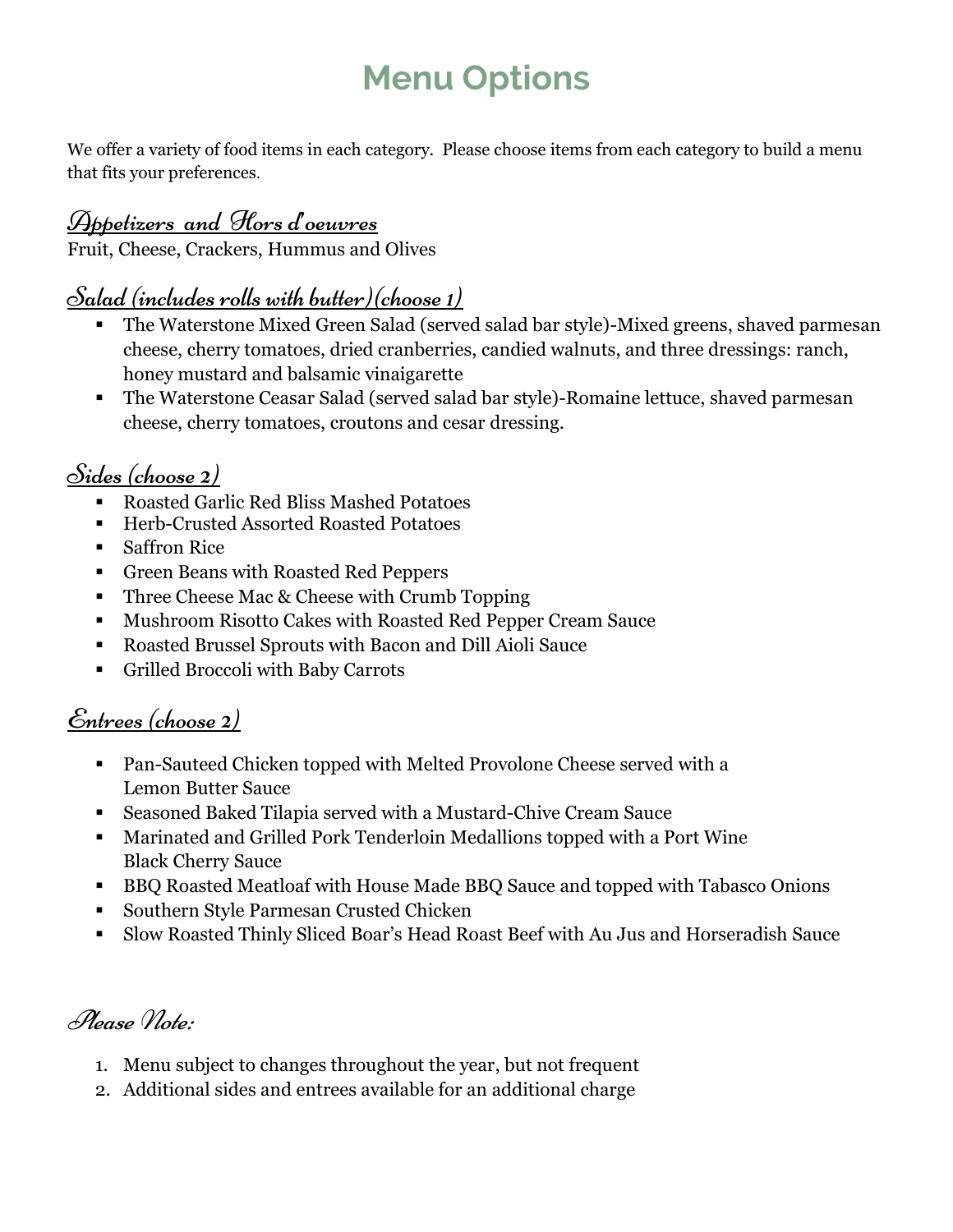## **Menu Add-Ons**

| <b>Dish</b>                                                                                                                                                                                                                                               | Entrée<br><b>Substitution</b> | Entrée<br><b>Addition</b>                                                             |
|-----------------------------------------------------------------------------------------------------------------------------------------------------------------------------------------------------------------------------------------------------------|-------------------------------|---------------------------------------------------------------------------------------|
| Carving Station Herb-Crusted<br>Prime Rib with Au Jus and<br>Horseradish Cream                                                                                                                                                                            | Not Available                 | \$4.00/person<br>Plus \$150 (Carving<br><b>Station Fee)</b> (Minimum<br>\$400 Charge) |
| <b>Dish</b>                                                                                                                                                                                                                                               | Entrée<br><b>Substitution</b> | Entrée<br><b>Addition</b>                                                             |
| Salmon Lightly Seasoned and<br>Topped with a Buerre Blanc<br>Sauce                                                                                                                                                                                        | \$2.75/person                 | \$4.25/person                                                                         |
| <b>Dish</b>                                                                                                                                                                                                                                               | Entrée<br><b>Substitution</b> | Entrée<br><b>Addition</b>                                                             |
| Petite 40z Grilled Filet<br>Medallions Topped with Red<br>Wine Sauce and Blue Cheese<br>Crumbles                                                                                                                                                          | \$3.75/person                 | \$4.75/person                                                                         |
| <b>Dish</b>                                                                                                                                                                                                                                               | Entrée<br><b>Substitution</b> | Entrée<br><b>Addition</b>                                                             |
| Slow-Braised Brisket* in Chef's<br>Coca-Cola Demi-Glace Sauce<br>and Garnished with Sauteed<br><b>Carrots and Caramelized</b><br><b>Worcestershire Onions</b><br>*Brisket may also be set-up at a<br>Carving Station for an<br>additional charge of \$150 | \$2.25/person                 | \$3.25/person                                                                         |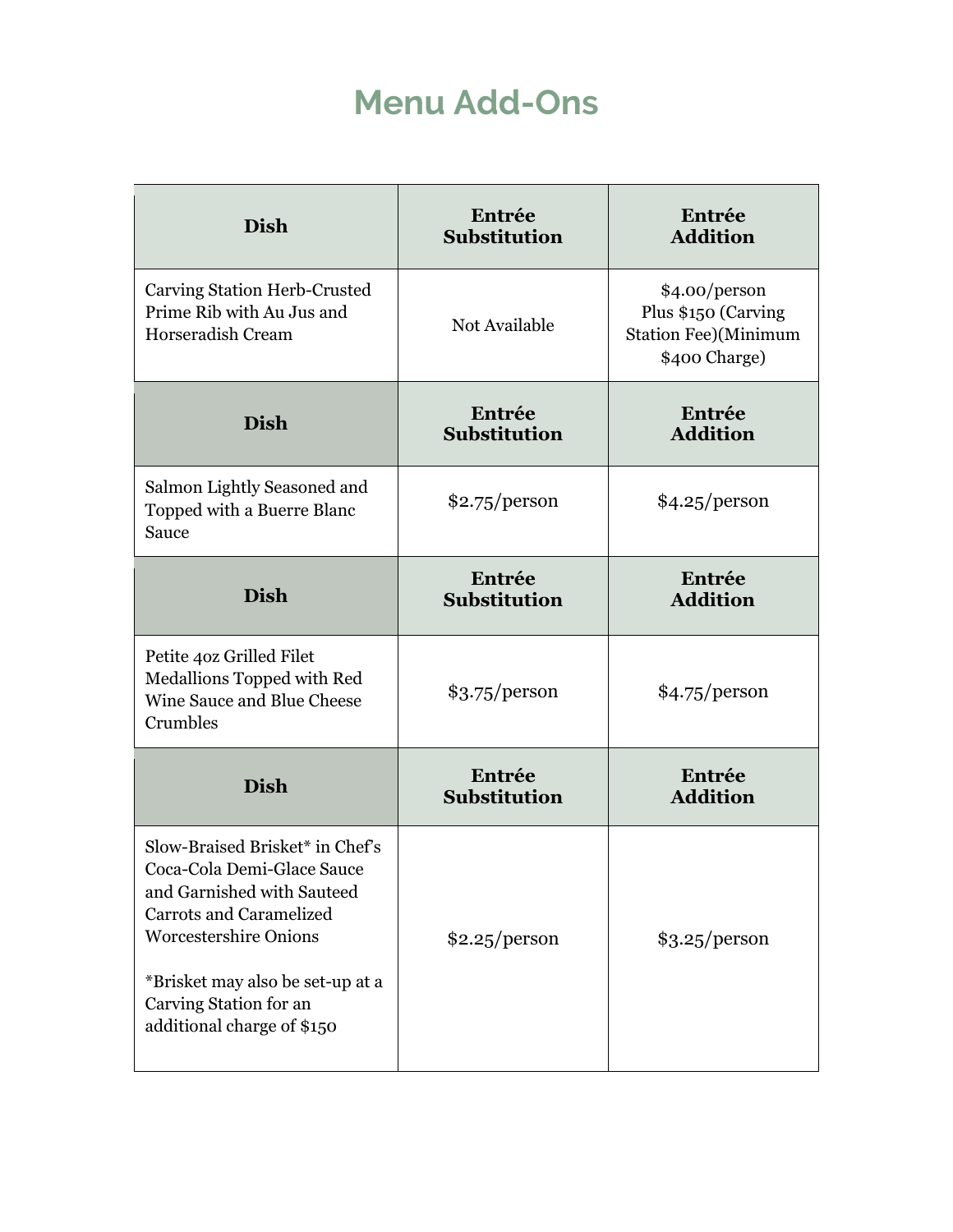## **Diamond Elegance Wedding Package Pricing**

| 2023                      | 50          | 75                 | 100         |
|---------------------------|-------------|--------------------|-------------|
| Pricing                   | guests      | guests             | guests      |
| Saturday                  | \$8,500     | \$9,500            | \$10,500    |
| <b>Add-ons</b>            | Over 50     | Over <sub>75</sub> | Over 100    |
|                           | guests:     | guests:            | guests:     |
|                           | \$60/person | \$50/person        | \$45/person |
| *Friday/<br><b>Sunday</b> | \$7,000     | \$8,000            | \$9,000     |
| <b>Add-ons</b>            | Over 50     | Over 75            | Over 100    |
|                           | guests:     | guests:            | guests:     |
|                           | \$50/person | \$45/person        | \$35/person |

*Seating up to 200 Guests Available*

\*Monday – Thursday – Additional \$1,000 discount off Friday/Sunday price.

What sets *The Conservatory at Waterstone* apart from other venues is that our allinclusive package pricing is just that. There are no hidden fees and all taxes and gratuities are included!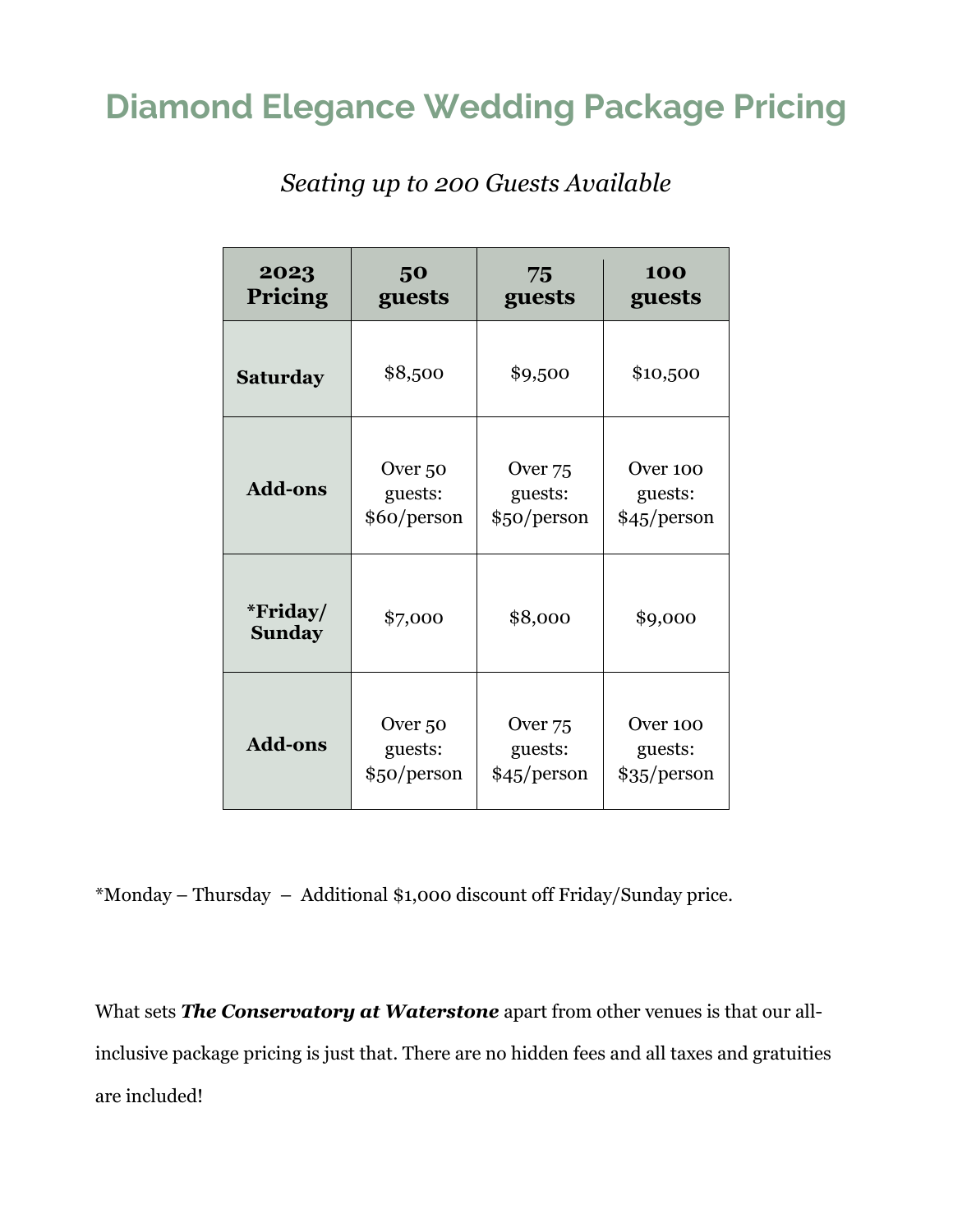## **The Conservatory Peak vs. Non-Peak Months and Discounts**

| Conservatory - Available Discounts (2023) |                                                            |                                                            |  |  |  |
|-------------------------------------------|------------------------------------------------------------|------------------------------------------------------------|--|--|--|
| Off-Peak Months                           | <u>Saturdays</u>                                           | <u> Friday/Sunday</u>                                      |  |  |  |
| January, February and<br>December         | Priced the same as<br>Friday/Sunday                        | Beer & Wine Package and<br>DJ Included                     |  |  |  |
| Soft Months                               | <u> Friday/Saturday/Sunday</u>                             | <u> Friday/Saturday/Sunday</u>                             |  |  |  |
| March, June, July and August              | <u>With 50 Guests and Up</u>                               | <u>With 75 Guests and Up</u>                               |  |  |  |
|                                           | Beer and Wine $\frac{1}{2}$ off or<br>DJ $\frac{1}{2}$ off | Beer & Wine $\frac{1}{2}$ off and<br>DJ $1/2$ off          |  |  |  |
| <u>Popular Months</u>                     | <u> Friday/Saturday/Sunday</u>                             | <u> Friday/Saturday/Sunday</u>                             |  |  |  |
| April, May, September &                   | <u>With 75 Guests and Up</u>                               | <u>With 100 Guests and Up</u>                              |  |  |  |
| November                                  | Beer & Wine $\frac{1}{2}$ off or                           | Beer & Wine 1/2 off and                                    |  |  |  |
|                                           | DJ $\frac{1}{2}$ off                                       | DJ $\frac{1}{2}$ off                                       |  |  |  |
| Peak Month                                | <u>Saturdays</u>                                           | <u> Friday/Sundays</u>                                     |  |  |  |
| October                                   | <u>With 100 Guests and <math>\mathcal{W}_{\bm}</math></u>  | <u>With 75 Guests and Up</u>                               |  |  |  |
|                                           | Beer and Wine $\frac{1}{2}$ off or<br>DJ $\frac{1}{2}$ off | Beer and Wine $\frac{1}{2}$ off or<br>DJ $\frac{1}{2}$ off |  |  |  |

### Please Note:

- 1. Depending on booking month, there may be minimum guest count requirements.
- 2. If booking a wedding within 60 days (if there is an available date), additional discounts may be available.
- 3. There are certain circumstances in which discounts vary or do not apply.

## Payment Schedule

If you cancel, \$3,000 of the total is a non-refundable deposit. In order to sign a contract to reserve your date, the minimum payment is \$500. The deposit can be made in one full payment at the time of booking or in \$500 payments until 9 months prior to the wedding. At that point, the remaining balance is divided up into the number of months left with the last payment due 30 days prior to your wedding date.